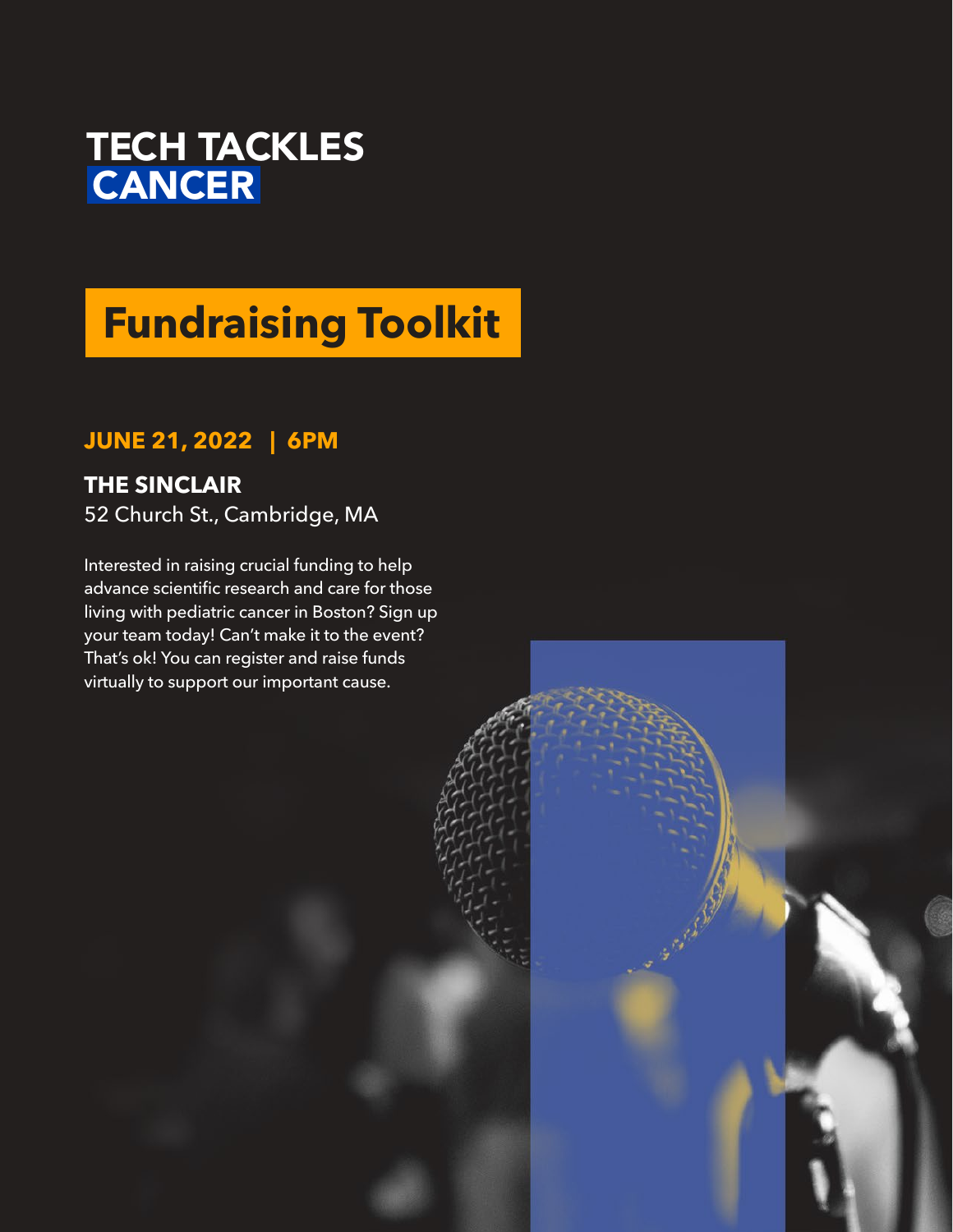Thank You

Thank you for registering to raise crucial funds to end childhood cancer! All funds raised through Tech Tackles Cancer will be distributed to our philanthropic partners One Mission and St. Baldricks. More information about their important work can be found within this package along with valuable information on being a team captain and raising funds.

If you have any questions along the way, please contact Nicole at [nicole@hackreduce.org](mailto:nicole%40hackreduce.org?subject=).



### **REGISTER TO RAISE FUNDS ONLINE**

### **Step #1 is creating your personal fundraising page by registering online.**

- 1. Go to [this link](https://secure.givelively.org/donate/hack-reduce-inc/tech-tackles-cancer-2022/fundraisers/new)
- 2. Click the "I Want To Fundraise For This" Button
- 3. Create your personal fundraising page and set your fundraising goal
- 4. Complete the registration form

| <b>COndicate Th</b><br><b><i><u>Administration</u></i></b><br>Continy                                          | <b>TECH TACKLES</b>                                                                                                                                                                                                                                                                                                                                                                                                                                    | Create A Fundraising Page<br>Fundhising for faith Tacates Cancer 2022 by Tech Tackies Cancer                                                                                                                                                                                                                                                                           |  |
|----------------------------------------------------------------------------------------------------------------|--------------------------------------------------------------------------------------------------------------------------------------------------------------------------------------------------------------------------------------------------------------------------------------------------------------------------------------------------------------------------------------------------------------------------------------------------------|------------------------------------------------------------------------------------------------------------------------------------------------------------------------------------------------------------------------------------------------------------------------------------------------------------------------------------------------------------------------|--|
| johnology to fight cancer's<br>$\theta$<br>器                                                                   | Choose a Fundraising Option<br>colored and analysis<br>Tech Technic Cander 2022 by Tech Tackies Carder                                                                                                                                                                                                                                                                                                                                                 | Hen This Works:<br>Create Account<br>Power was a good for the two charges of the United States<br>account. One Lively is the techniquy that<br>First and last name<br>powers this fundraising platform.<br>V You go through the steps to create your<br>individual Pear-to-Reer Fundraising page. You<br>can customize your page with your picture, a<br><b>Kanada</b> |  |
| <b>BI Want To Fundraise For This</b><br>or log into your fundraising page a                                    | Fundraising as a team?<br>Fundralsing on your own?<br><b>NB</b> Join A Team<br>A Creele My Own Page                                                                                                                                                                                                                                                                                                                                                    | message to your network and more.<br>V Too start fundraising! Once your page is<br>ready, share it via email, taxt and cocial with<br>Password<br>your family, friends, celleagues and the world.                                                                                                                                                                      |  |
| Teams (1)<br>Fundralsers (3)<br>Search for a fundraiser.<br><b>Partner</b><br><b>REGIST</b><br><b>CLASSING</b> | insured to fund also not not particle aling in a lease?<br>Allmady house what house you would be join? We V with<br>We'll help you create your user fundraising page in last<br>you through finding your learn and creating your page.<br>a faw shees.<br><b>D</b> Create A Team<br>Creating a new learn on behalf of your group or<br>organization) War's walk you through a few quiets share<br>to consta pour loans page and inclin column to join. | Confirm password<br><b>Create Account</b><br>for creating an account, you havely agree to<br>One Lively's Terms of Use and Privacy                                                                                                                                                                                                                                     |  |

## **CUSTOMIZE YOUR PAGE**

Make it personal! Did you know that when individual pages are personalized with a story and photo you are likely to raise 4x the amount of money? Share your "why" and include a photo for best results.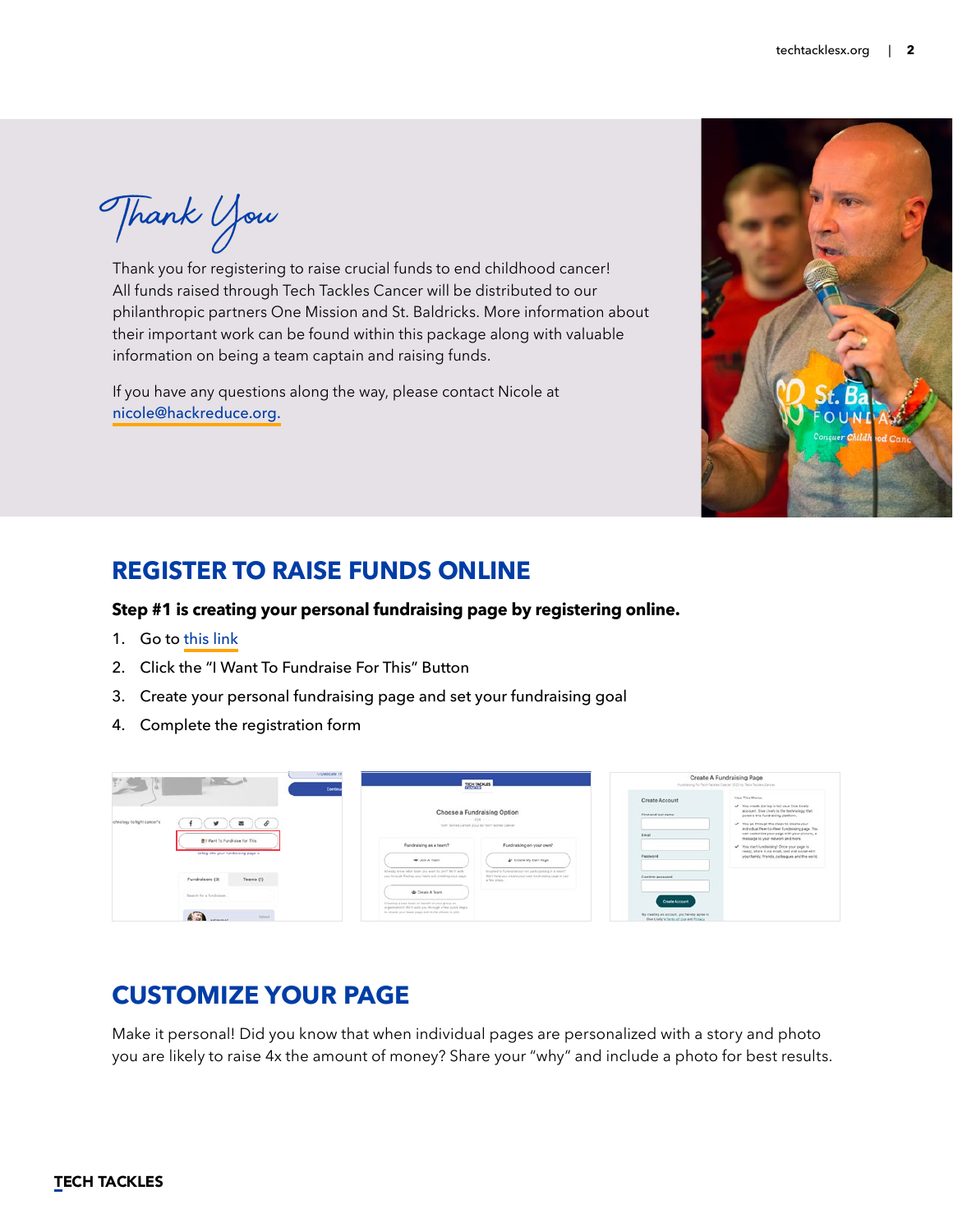## **MOTIVATE YOUR DONORS**

Your team page is ready—now its time to recruit your team members and motivate them to join you in raising crucial funding. Motivating your team is your #1 goal as a Team Captain. There are no fundraising minimum for someone to register on your team, but encouraging each of your members to reach a goal is a good first step.



### **Lead by Example**

Make the first donation to your page!



### **Host a Fundraiser**

Build comradery, team building, and put the FUN in fundraising.



### **Make the Ask!**

Start by sending an email to your colleagues, friends and family. Share your "why" for participating and ask them to join you by participating or donating!



### **Check In**

Check in with your donors on a regular basis. Share your goals and how you are trying to reach your goals.



### **Get Creative**

Find some creative ideas in this toolkit or come up with a unique idea of your own. The best way to begin raising funds is through an email or letter writing campaign but hosting an event at your workplace or with family and friends can be a great way to raise funds and awareness.



### **Post, Post, Post!**

The best way to get the word out about your team is by sharing updates on your social media and also on your team page.



### **Matching Gifts**

Don't forget to ask your employer or remind your donors to inquire about matching gifts!



### **Follow Up, Encourage and Thank!**

Did you know it takes most people being asked 4x before pulling the trigger to donate or join your team? Its not for a lack of interest, but usually life gets in the way. Follow up, encourage your team and most of all give thanks for funds and participation regularly.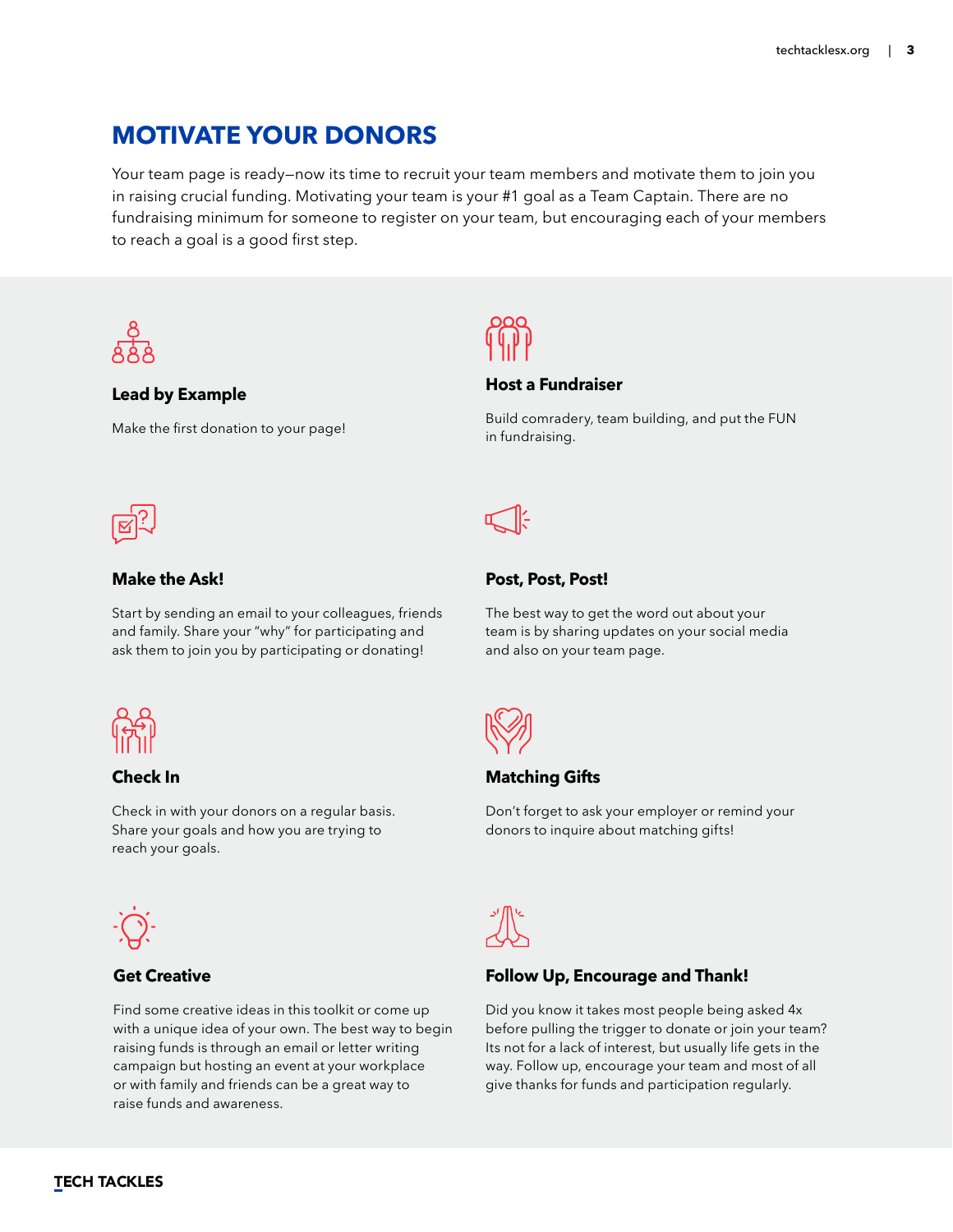[techtacklesx.org](https://techtacklesx.org) | **4**

## **FUNDRAISING GUIDE**

## **THINK ABOUT YOUR NETWORK!**

The following are some tools that can help you promote your participation in Tech Tackles Cancer.

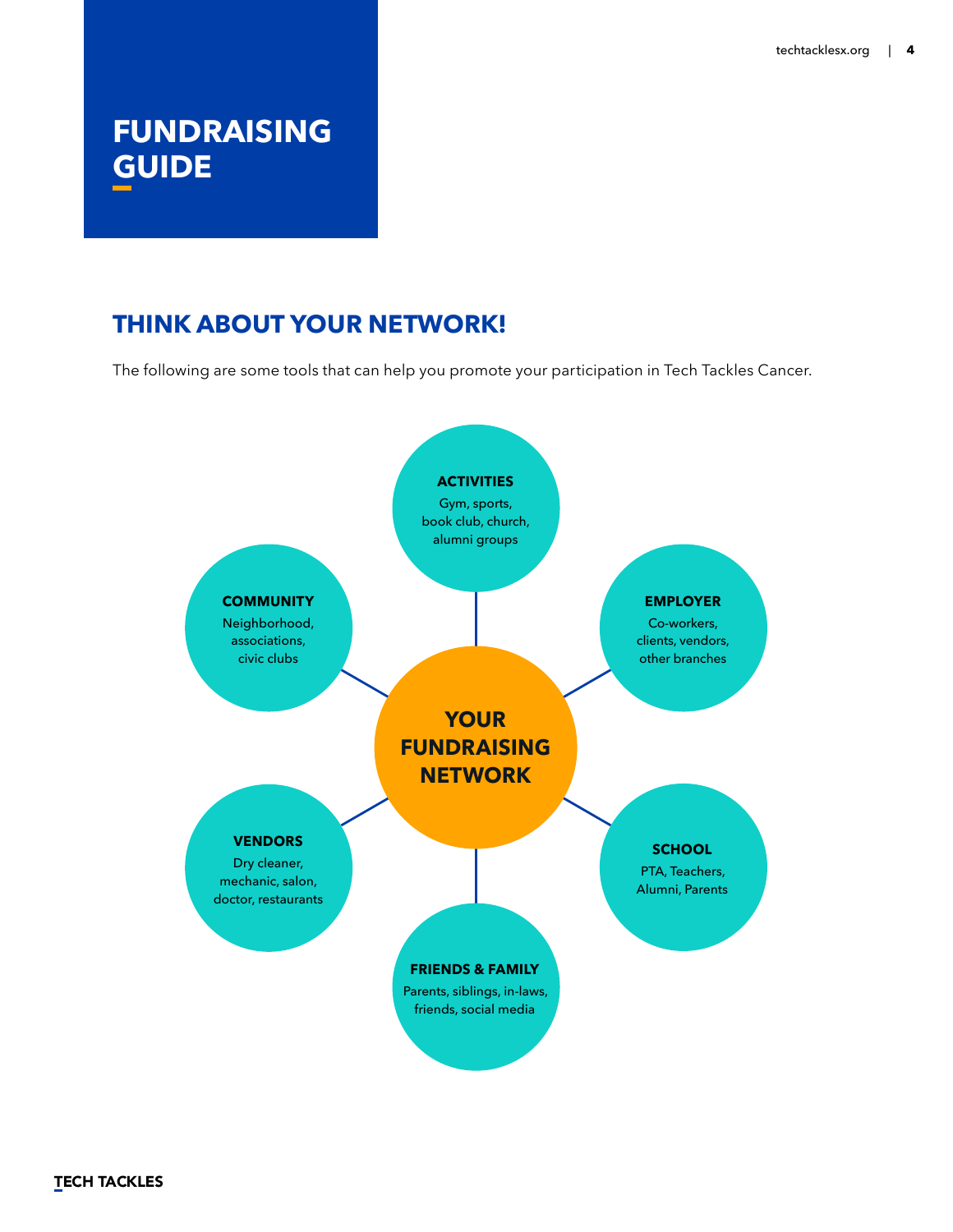## **FUNDRAISING IDEAS**

**Host a Fundraiser:** There are many creative and fun ways to reach your fundraising goal. Hosting a fundraising event can be a great way to engage your whole team, community, or workplace in your efforts. **1**

- Ask local businesses for support
- Ask your workplace to host a casual or themed outfit day
- Host a bagel breakfast or pizza day at the office
- Host a spare-change drive at your reception desk
- Host a vendor campaign and ask your biggest office vendors for your support
- Do a restaurant Dine-out Night
- Host a Trivia Night
- **Check with your manager** to see if special incentives for participation or fundraising can be given. Like a free day off for raising the most funds, or matching gifts! **2**
- **Social Media:** share your story on LinkedIn, sign up through the application to pair your fundraising with Facebook. This is a great way to spread awareness while also raising funds. **3**
	- On average, participants who create a Facebook Fundraiser raise twice the amount as those that dont
	- It's quick and easy and far-reaching!
- **Send emails!** If you don't ask—then you don't receive. Email your friends, family, colleagues and ask for their support. Most times 1 email = \$25! **4**
- **Speak at a company-wide or team meeting:** ask to be on the agenda. **5**
- **Include a blurb** in your company's newsletter or any weekly communications. **6**
- Ask your manager or your CEO to send a company-wide email on your behalf **7**
- **Set-up a table** in the break room or lunch room and invite folks to learn more **8**
- **Take it offline:** Those who combine raising funds online, with raising funds offline raise 3x more than those who raise funds only one way. Have a bake sale, make a phone call, or host a community event **9**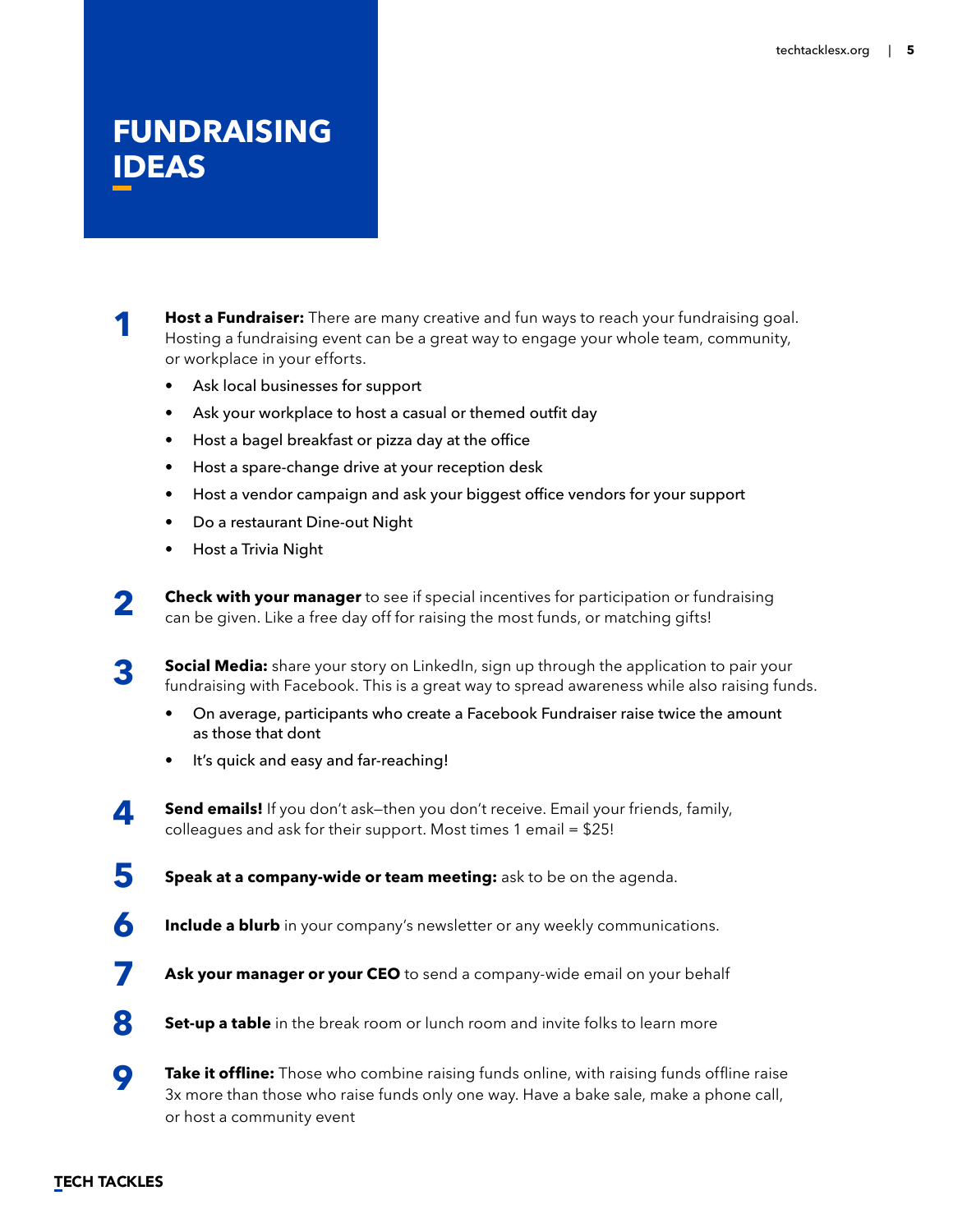

### **TIPS FOR SUCCESS**

- Plan ahead. Start fundraising early to ensure you reach your goals
- Stay in communication regularly with your donors!
- Capture the moment. Share photos and experiences of success along the way.
- Show gratitude. Be sure to thank folks often for their dedication to your efforts.
- Celebrate successes!
- Make it FUN!

### **HOW TO RAISE \$500 (OR MORE) IN 10 DAYS**

- $\boldsymbol{\nabla}$ Make a \$25 self-donation.
- Ask two family members to donate \$25 each.
- $\nabla f$  Ask five friends to contribute \$20 each.
- $\nabla f$  Ask five co-workers to give \$10 each.
- Ask five neighbors to donate \$10 each.
- $\nabla f$  Ask five people from your place of worship or gym to each make a \$10 donation.
- $\nabla f$  Ask your place of employment for a company contribution of \$50, or to match the total you raise, dollar for dollar.
- $\bm{\nabla}$ Set up a Facebook Fundraiser with the goal of raising \$50 or more from friends in your network.
- $\nabla$  Ask three businesses you frequent (e.g., hair salon, dry cleaner, favorite restaurant) to contribute \$15.
- Hold a virtual team fundraiser. Ask your  $\overline{\mathsf{M}}$ team to donate the first \$30. See how much you can raise beyond that to help you exceed your goal!